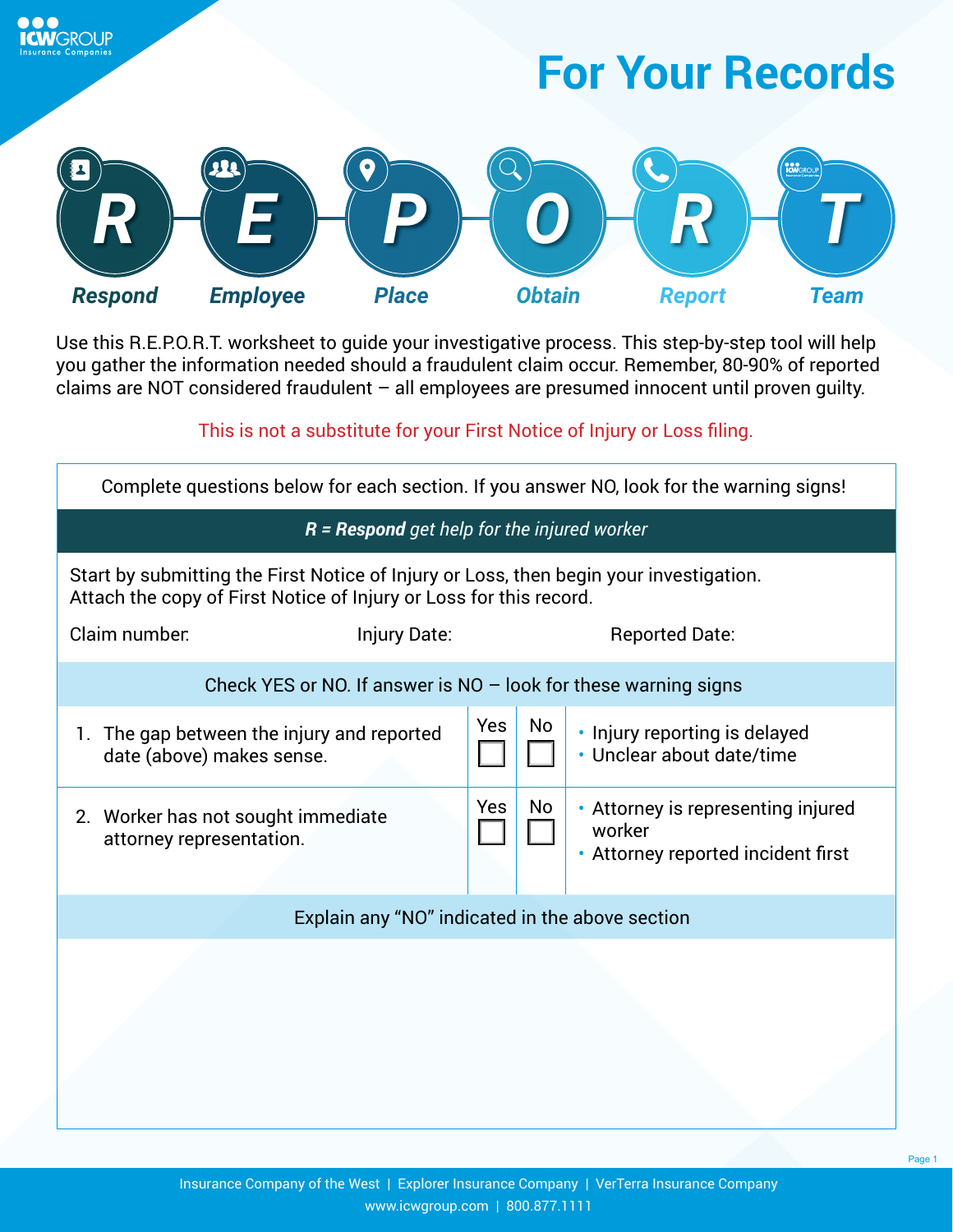

| E = Employees accounts, from injured worker and witnesses                    |     |    |                                                                                                        |
|------------------------------------------------------------------------------|-----|----|--------------------------------------------------------------------------------------------------------|
| <b>Employee Name:</b><br>Email:<br>Phone:<br>Job Title:<br>Responsibilities: |     |    |                                                                                                        |
| Employee's account of incident:                                              |     |    |                                                                                                        |
| Body parts injured & symptoms:                                               |     |    |                                                                                                        |
| Check YES or NO. If answer is $NO -$ look for these warning signs            |     |    |                                                                                                        |
| 3. The reported injuries seem "consistent"<br>with the incident.             | Yes | No | • Injuries inconsistent with accident<br>· Report sounds suspicious<br>• Vague description of injuries |
| 4. Treatment occurred after incident was<br>reported.                        | Yes | No | • Treating before reporting the injury<br>to you may indicate collusion                                |
| Treatment is from a reputable medical<br>5.<br>provider.                     | Yes | No | • Treatment from questionable<br>medical/attorney team                                                 |
| 6. Employee is not under performance or<br>disciplinary review.              | Yes | No | • Employee has disciplinary actions,<br>could use claim to sustain job                                 |
| 7. Employee was otherwise healthy before<br>the incident.                    | Yes | No | • Employee has preexisting<br>health issues                                                            |
| 8. There are no pending layoffs nor<br>employee rumors of one.               | Yes | No | • There are pending layoffs and<br>could use claim as "income"                                         |
| 9. Injury aligns with employee's normal job<br>responsibilities.             | Yes | No | • Doing something that doesn't fit<br>regular work duties                                              |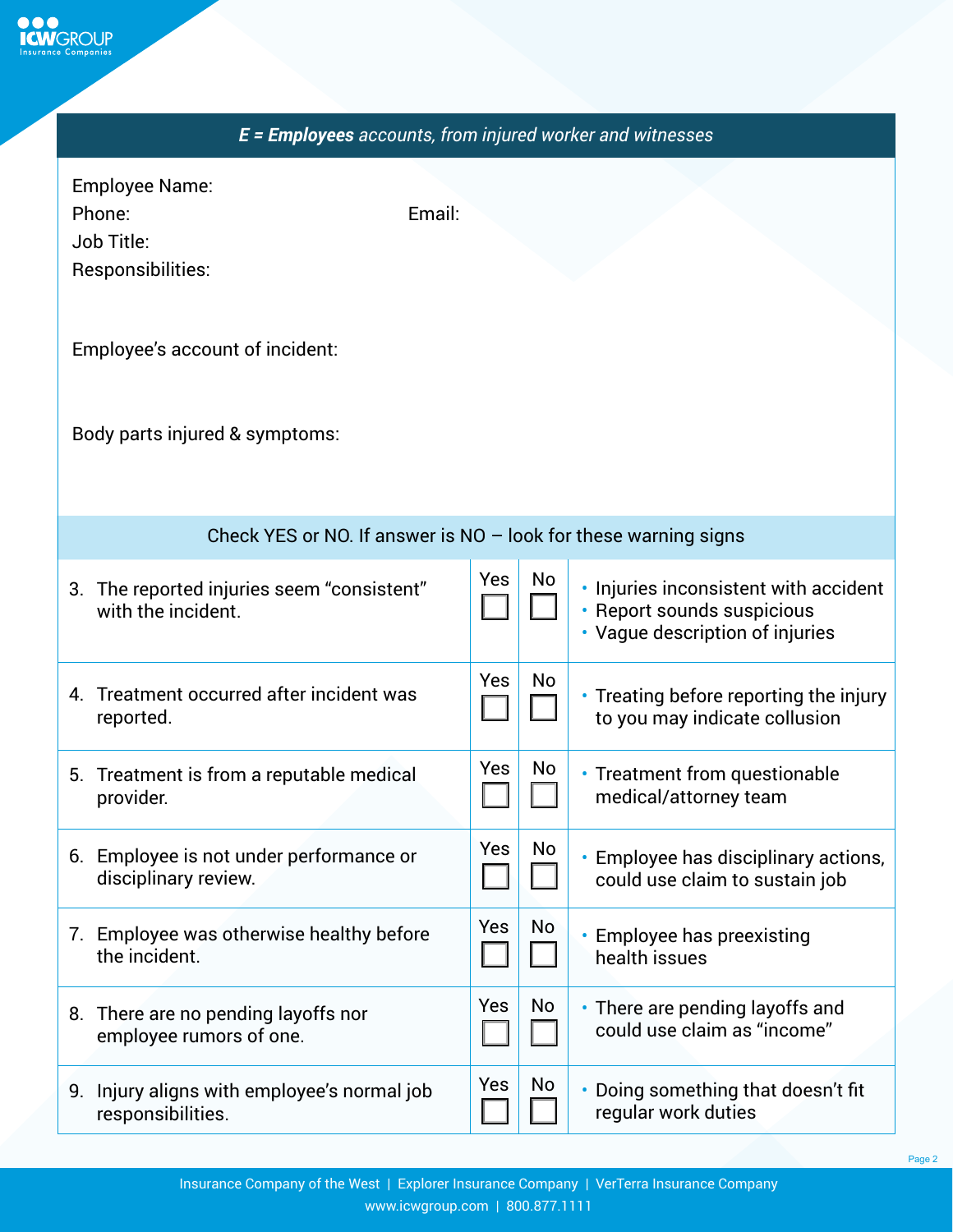

| 10. Employee discussed injury with supervisor<br>and/or coworkers.         | Yes              | No | • Didn't mention injury to supervisor<br>and/or coworkers       |
|----------------------------------------------------------------------------|------------------|----|-----------------------------------------------------------------|
|                                                                            | <b>Witnesses</b> |    |                                                                 |
| 11. There are witnesses to the incident (if yes,<br>complete below).       | Yes              | No | • No witnesses<br>• Witnesses related to employee               |
| a. Witnesses' accounts align with employee.                                | Yes              | No | • Witness stories doesn't match<br>employee's account           |
| b. All witness accounts agree.                                             | Yes              | No | • Witness stories conflict with<br>each other                   |
| c. Witness accounts given in a prompt<br>matter.                           | Yes              | No | · Witness provides account late,<br>allowing collaboration time |
| <b>Witness 1 Name:</b><br>Email:<br>Phone:<br>Witness account of incident: |                  |    | Date:                                                           |
| <b>Witness 2 Name:</b><br>Email:<br>Phone:<br>Witness account of incident: |                  |    | Date:                                                           |
| Witness 3 Name:<br>Phone:<br>Email:<br>Witness account of incident:        |                  |    | Date:                                                           |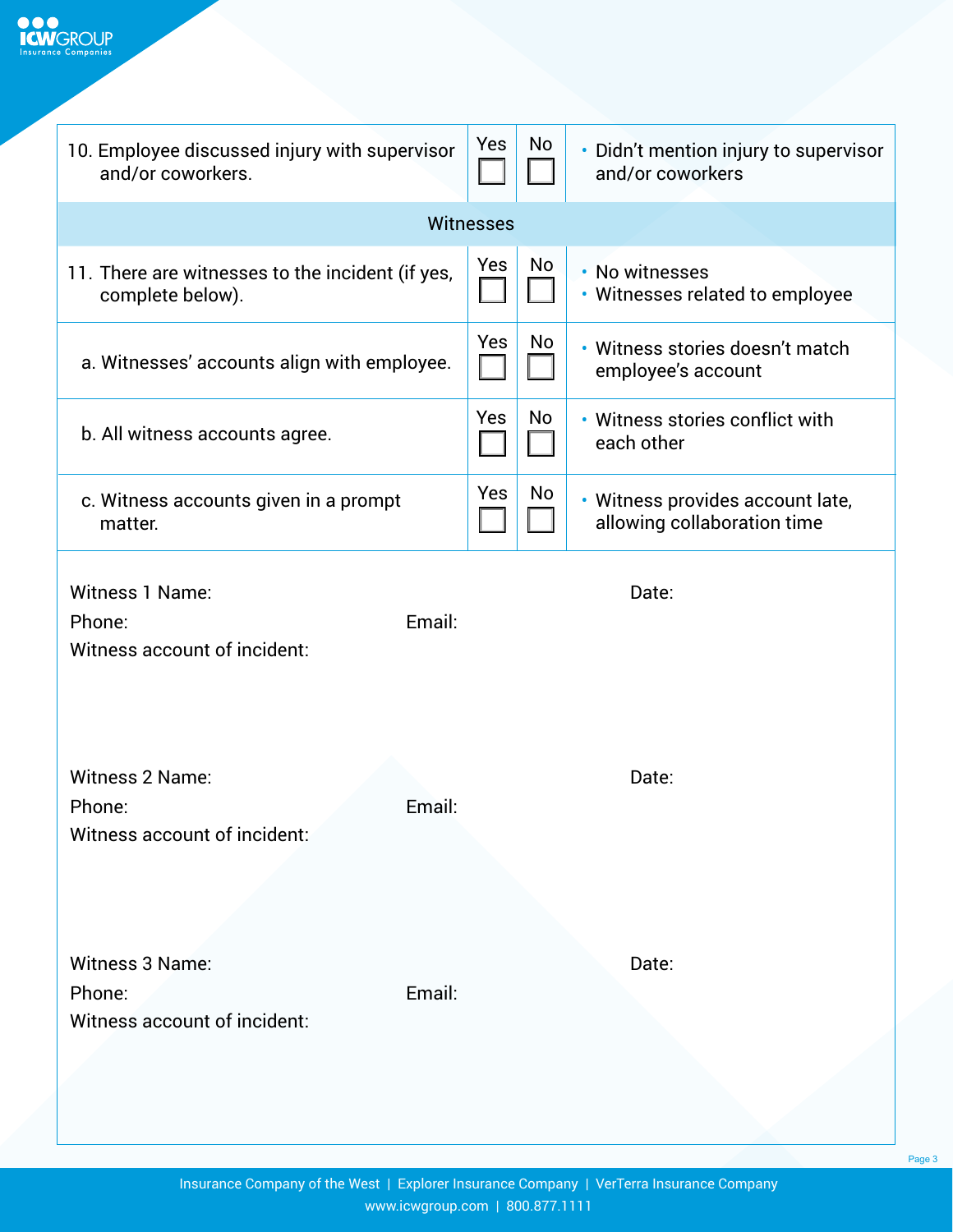**OOO**<br>**ICW**GROUP

## Explain any "NO" indicated in the above section

*P = Place the incident occurred*

Where did the injury occur?

| Check YES or NO. If answer is $NO -$ look for these warning signs      |            |    |                                                                                                   |
|------------------------------------------------------------------------|------------|----|---------------------------------------------------------------------------------------------------|
| 12. Location is appropriate to employee's work.                        | Yes        | No | • Doesn't normally work in<br>location                                                            |
| 13. Location is normally fully supervised.                             | Yes        | No | • Location has no supervision<br>nor other employees to "see"<br>what happened                    |
| 14. This area has a surveillance camera<br>(be sure to get the video!) | <b>Yes</b> | No | • Not covered by surveillance<br>camera<br>• This area is the only one not<br>covered with camera |
| Explain any "NO" indicated in the above section                        |            |    |                                                                                                   |
|                                                                        |            |    |                                                                                                   |

Page 4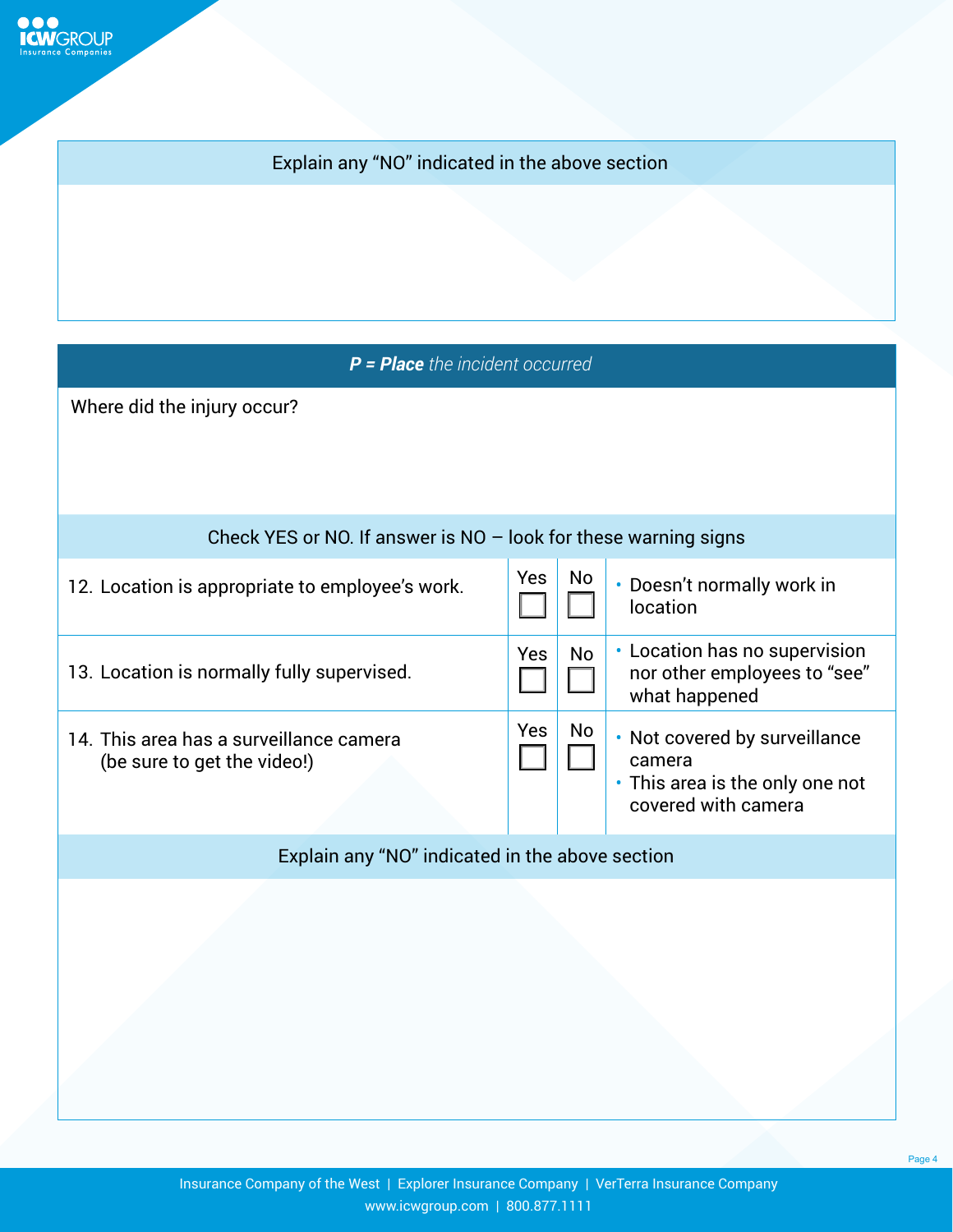| O = Obtain a full investigation of the incident                                              |            |           |                                                                                                                                                                            |
|----------------------------------------------------------------------------------------------|------------|-----------|----------------------------------------------------------------------------------------------------------------------------------------------------------------------------|
| 15. Upon viewing the surveillance video,<br>the incident account matches and<br>makes sense. | Yes        | <b>No</b> | • Actions on video seem supicious<br>• Actions don't match account of injury                                                                                               |
| 16. The incident was clearly an accident<br>and was not avoidable.                           | Yes        | <b>No</b> | · Incident seems purposely caused                                                                                                                                          |
| 17. All safeguards and safety protocols<br>followed and conditions were safe.                | Yes        | No        | • Unsafe conditions were disregarded                                                                                                                                       |
| 18. The incident was free of questionable<br>machine or mechanism involvement.               | Yes        | <b>No</b> | • Safeguards were removed<br>· Unsafe/suspicious use of machines<br>· Questionable mechanism of injury                                                                     |
| 19. This is the first incident of this type<br>of injury.                                    | <b>Yes</b> | <b>No</b> | • Similar injuries reported by others                                                                                                                                      |
| 20. Employee wants to get back to work,<br>curious about RTW program.                        | Yes        | <b>No</b> | • Employee avoids RTW program                                                                                                                                              |
| 21. There are no rumors and/or suspicions<br>expressed by other employees.                   | Yes        | <b>No</b> | • Other employees report suspicions<br>• Rumors of secondary employment,<br>plans to quit, suspicious social<br>media messages<br>• Others planning to file similar claims |
| Explain any "NO" indicated in the above section                                              |            |           |                                                                                                                                                                            |

Page 5